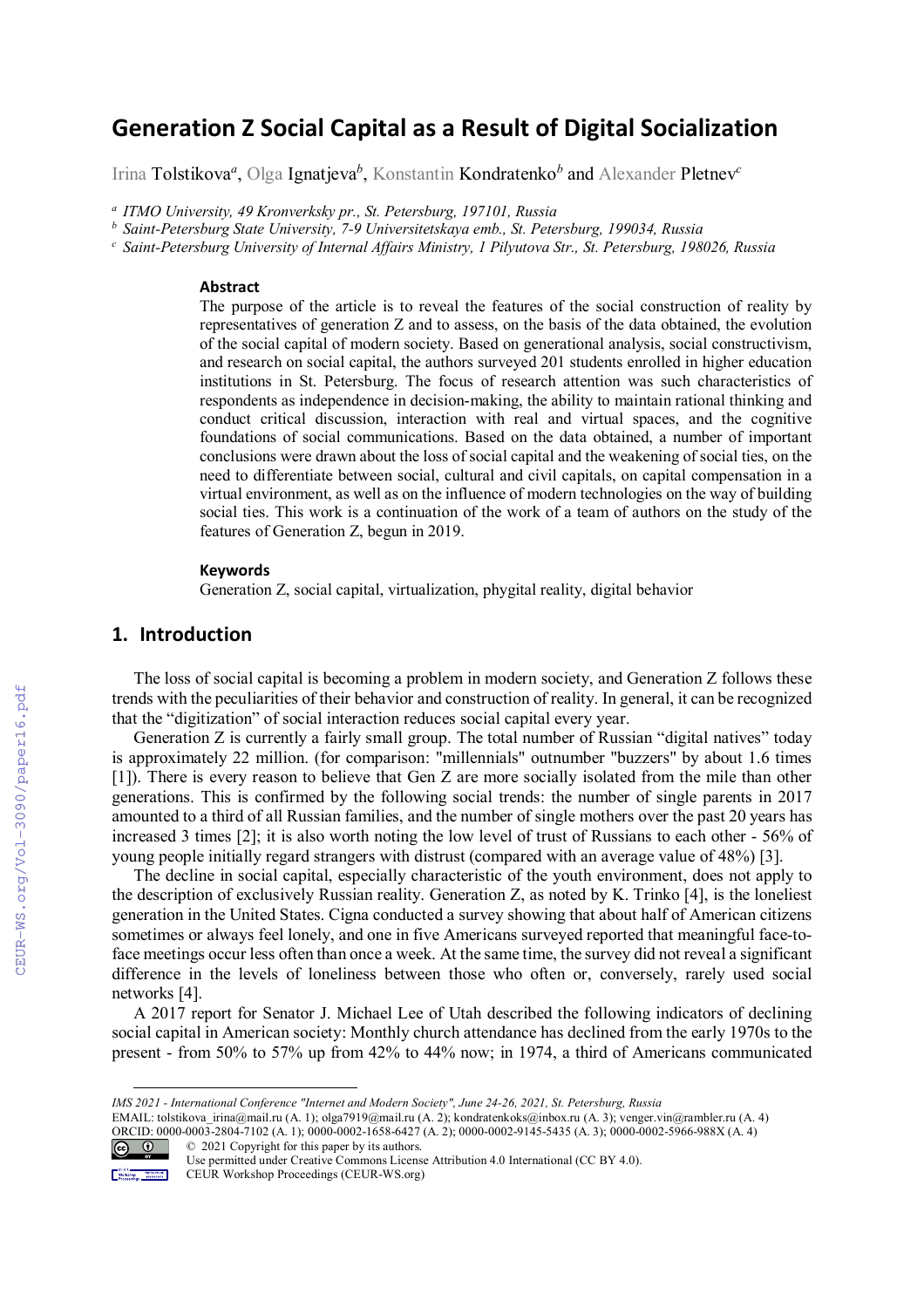with their neighbors several times a week, while in 2017 only 19% do it; people spend less time on casual conversations with colleagues, going from an average of 2.5 hours a week in the mid-1970s to just under an hour in 2012; families are also getting smaller, and the percentage of children raised with or without a parent has doubled, from 15% to 31% [5].

Perhaps the problem of social capital has a solution in its transformation - it flows from the physical world to the virtual world. D. Hessekil notes that generation Z has a much larger global network of connections and friends, which is worth learning from them [6]. Growing social disunity may well be accompanied by an increase in social connections in the digital world. At the moment, it is difficult to give unambiguous answers to questions about the pace at which the transformation of social capital is taking place, whether it is appropriate to compare social and virtual capital, and what are the possible consequences of these processes. However, in any case, the study of the specifics of the social capital of generation Z is necessary in the context of this topic.

#### **2. Literature review**

The study of the social capital of generation Z is based on the structuralist-constructivist theory of Bourdieu. The special type of reflexivity that is characteristic of Generation Z is in fact a form of cultural capital. Cultural capital in Bourdieu's interpretation is the sum of all the cultural resources of an individual [7]. Bourdieu identifies several types or states of cultural capital - incorporated, which involves the accumulation and creation of cultural potential by an individual, objectified, that is, capital in the form of cultural things, and institutionalized, that is, certificates of academic qualifications issued by various institutions [8; 9]. Among the followers of Bourdieu, we are most interested in the concept of "reflective habitus" by Sweetman [10], from the point of view of which reflexivity as a form of social capital is an advantageous property for more financially secured and educated students. Bourdieu's concept of cultural capital is effectively used to interpret the characteristics of youth [11]. Attempts are being made to quantify cultural capital [12; 13].

An important conclusion from Bourdieu's concept of cultural capital is that cultural capital is highly dependent on education and the introduction of innovations in society requires an impact on the individual's habit. Bourdieu noted that cultural capital flows from habitus [14]. Habit, in turn, turns out to be extremely dependent on the external social environment [15]. Creation of an environment favorable for the implementation of innovations is a promising direction for the development of social technologies.

R. Putnam's concept of social capital turns out to be very close to understanding cultural capital in Bourdieu's concept as part of a reflective habit. This theoretical analogy is especially important, since there are different interpretations of social capital and this concept itself was introduced into scientific circulation 6 times with different semantic shades [16]. Putnam understands social capital as social connections, networks, and norms that involve a relationship of reciprocity and trust. The characteristics of reciprocity and trust strongly influence the nature of social capital. In particular, in the book For Democracy to Work, Putnam cites the results of a study of Italian society, in which there is a significant difference between the north and south of the country [17]. The more economically successful northern regions of Italy are characterized by a large number of different communities and associations. In the south, on the contrary, mutual distrust is more widespread; nepotism and corruption flourish in society. Obviously, this situation is the result of certain cultural characteristics of the community, and in this interpretation, Putnam's social capital is close to the concept of Bourdieu's cultural capital.

In the context of the increasing virtualization of social interaction in the generation Z environment, the concept of Bourdieu's social capital is becoming extremely relevant. It demonstrates significant heuristic value for both theoretical interpretation and empirical study of the characteristics of the digital generation.

### **3. Theoretical and methodological foundations of the study**

This article represents the second phase of Gen Z research. A series of studies in this area began in 2019 (DTGS-2020). This time, the focus of the study was the question of the formation of social capital in Generation Z in the context of the social construction of reality. The author's questionnaire was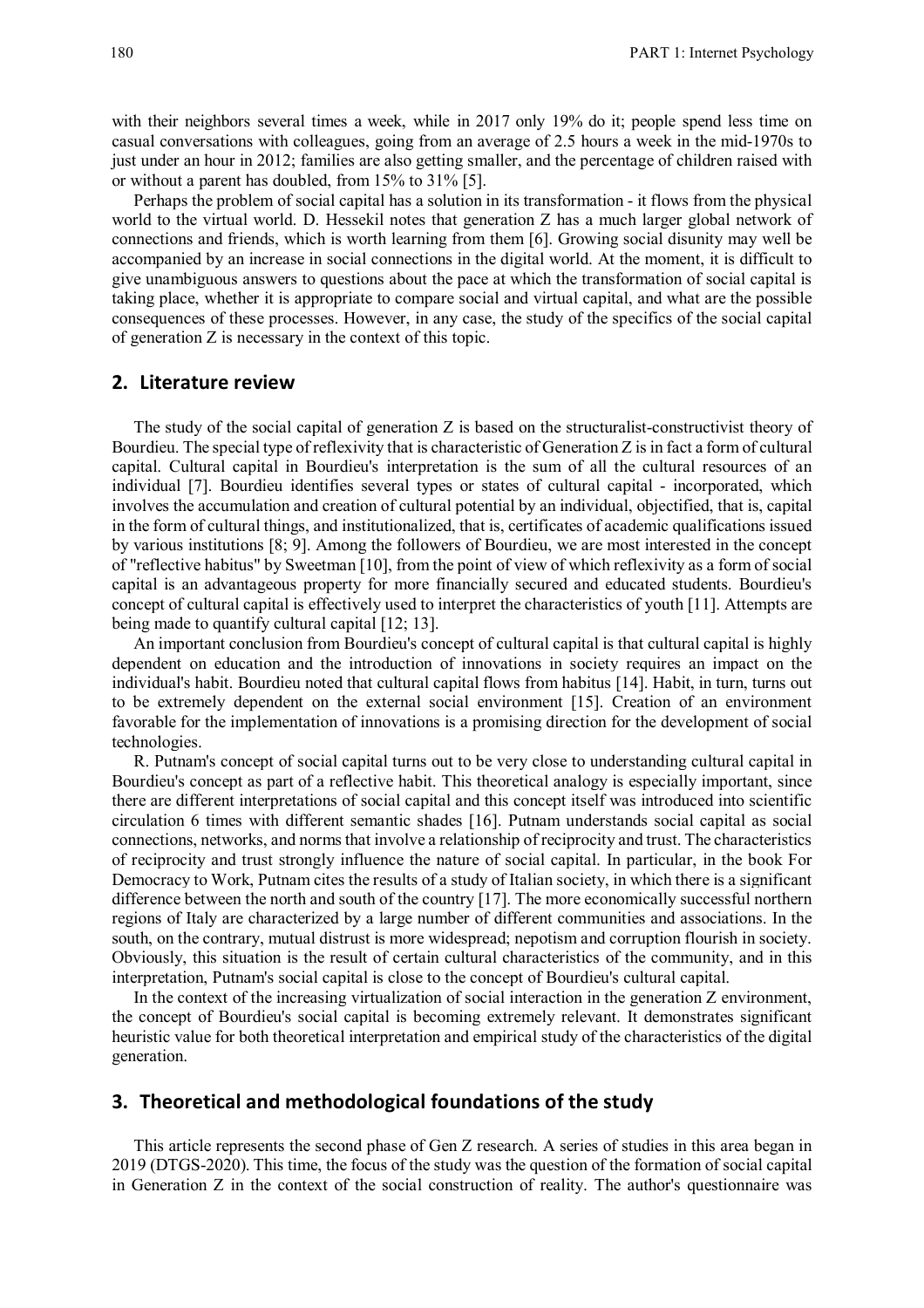compiled, which made it possible to identify the characteristic features of generation Z in the process of constructing social reality. The questionnaire assumed work with a random sample of 201 first and second year students from four universities in St. Petersburg. The sample size in this study was not large due to the difficulty of accessing students in a pandemic. In addition, the project itself involved working with three different questionnaires, which ultimately increased the volume of work to 600 observations.

The research program and the questionnaire were developed taking into account the theoretical concept of social construction of reality by P. Berger and T. Luckman, which is an expression of the theoretical and methodological approach of social constructivism. Interpretation, which is characterized by the inductive logic of research, laid the foundations for the epistemological orientation of our research. Interpretation of facts is based on the concepts of analysis of social capital by P. Bourdieu, R. Putnam, as well as theories aimed at analyzing generations by N. Hove, W. Strauss, J. Palfrey, D. Stillman, D. Tapscott, M. Prensky, Tolstikova I.I., Mamina R.I. and others.

This article presents the stage of the research associated with the analysis of the features of the social construction of reality by generation Z, therefore, as a research method, a questionnaire survey of 201 students was chosen, the choice of which met the requirements of representativeness, since it repeated the sex and age structure of society characteristic of the age cohort of 15-19 years old. those. 49% of men and 51% of women [1]. The sample is dominated by representatives of young people aged 18-19, their number is 74% of the total number of respondents. Analysis of the survey results and their interpretation allows us to establish a clear connection between the features of the social construction of reality by generation Z and the formation of their social capital.

The limitations of the study were related to the specifics of the object. It is difficult to separate the features of perception and changes in reality by generation Z, associated with the specifics of this cohort, from the process of primary and secondary socialization under the influence of social institutions. We understand these limitations.

### **4. An empirical analysis of the social construction of reality in Generation Z**

The formation of social capital is one of the keys to a successful career, which is an important goal, especially for representatives of generation Z, who are gradually becoming equal members of society. This process proceeds simultaneously with the development of the surrounding world by young people, which means not just the assimilation of social values and norms, but also a conscious transformation of reality. The studies of the first stage (2019-2020) showed that despite the dominance of individualistic values in the profile of representatives of generation Z, he was also not free from the collectivist values of mutual assistance and empathy, which generally reflects the specifics of Russian culture [18].

The survey on the social construction of reality was presented by a series of fourteen questions reflecting the most important aspects of this social-cognitive process. So to the first question of the informational part of the questionnaire about the peculiarities of understanding the meaning of the concept of patriotism, the following answers were received. 48.8% of the respondents answered that they would find out the content of this concept on their own, either on the basis of experience or on the basis of reasoning. 25.9% of respondents (representatives of generation Z) answered that they would be guided by the opinion of experts. And only 9% of respondents would discuss this issue when meeting with friends or online. Thus, the frequency distribution of these responses allows us to conclude that generation Z predominantly seeks to penetrate the meaning of basic concepts either independently or based on the opinion of experts, which means that it is capable of making independent and balanced decisions. When asked how representatives of generation Z interpret such abstract concepts as "homeland", "religion", "humanism" 36.3% of the respondents answered that they do it with the help of concepts and formal logic; 27.9% visualize these concepts; 22.9% try to present these concepts intuitively and 11.4% represent some kind of visual and sound object. Thus, we can conclude that Generation Z has a penchant for analytical thinking, but not in the overwhelming majority. The hypothetical situation regarding the preparation of a report on the topic of comparative analysis of market and command economies assumed the identification of a tendency towards independence in the formation of a new product of knowledge. 40.3% of respondents answered that in order to prepare this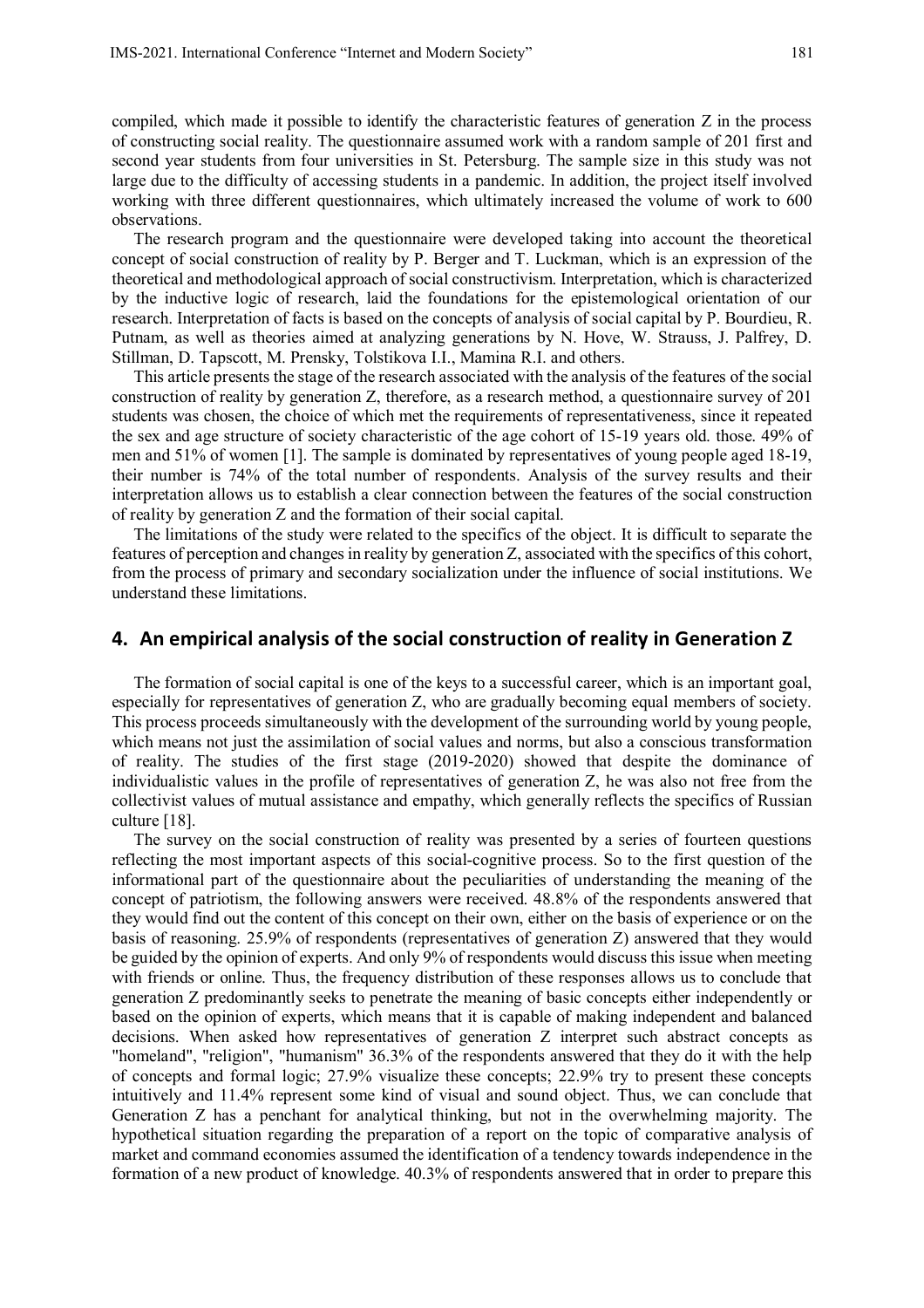material, they will read some serious books and refer to primary sources. 33.8% of respondents answered that they would limit themselves to reading articles on the Internet. 15.9% of respondents said they would read books "diagonally". 5.5% will base their talk on short retellings of books. Based on this distribution, we can conclude that, in general, students strive to gain solid knowledge for presenting a report on a new and complex topic, however, due to time constraints, they make rational decisions about preparing reports based on more accessible sources from the Internet.

The next question in the questionnaire concerned decision-making in conditions of diametrically opposite points of view. It was formulated in relation to the acceptability of euthanasia, which was "discussed" in classroom and online. The question was how the panelists define a valid point of view. According to the answers of the respondents, 57.7% of them will adhere to the results obtained during the discussion in the group, 20.4% of the respondents trust the results of the discussion with fellow students after classes. And only 11.9% will rely on the results of online discussion. Thus, in spite of their "phygital" characteristic [19], most representatives of generation Z build an idea of the world and make judgments obtained as a result of real interaction and discussion, where the presence of social capital plays an important role. The question of discussing the problem of animal welfare assumed the identification of the position of representatives of generation Z regarding the possibility of multiple opinions. The situation when many opinions appeared in the course of the discussion may be associated with the possibility of the simultaneous existence of several correct opinions. This was the answer of 39.8% of the respondents. 26.9% of respondents came to the conclusion that any opinion can only be partially true. 25.9% of respondents answered that opinion is always subjective and it is pointless to seek the truth. And only 7% said that there is always one correct opinion. This distribution allows us to conclude that the young generation is ready for discussion and the development of deliberative democracy [20].



#### **Figure 1**: Trust in the Results of the Euthanasia Discussion

When asked about the acceptability of the ideologies of the past for modern society, 44.8% of the respondents concluded that, in general, these ideologies are suitable, but they need significant transformation. 38.3% of respondents concluded that they are suitable only in certain cases. 9.5% came to the conclusion that they are not like. 6% of the respondents said that these ideologies are completely suitable. Thus, we can conclude that the student part of generation Z is developing critical thinking, and they are ready for a conscious transformation of the social reality surrounding them in the present and the future.

Our empirical results confirm that representatives of generation Z consider the independence of decision-making to be the most significant setting, the importance of the opinions of friends and experts depends on the importance of the subject under consideration. So, when analyzing the answers to the question of what happiness is and how to find an answer to it, it was revealed that the majority of the surveyed representatives of the phygital generation (62.2%) prefer to independently determine the main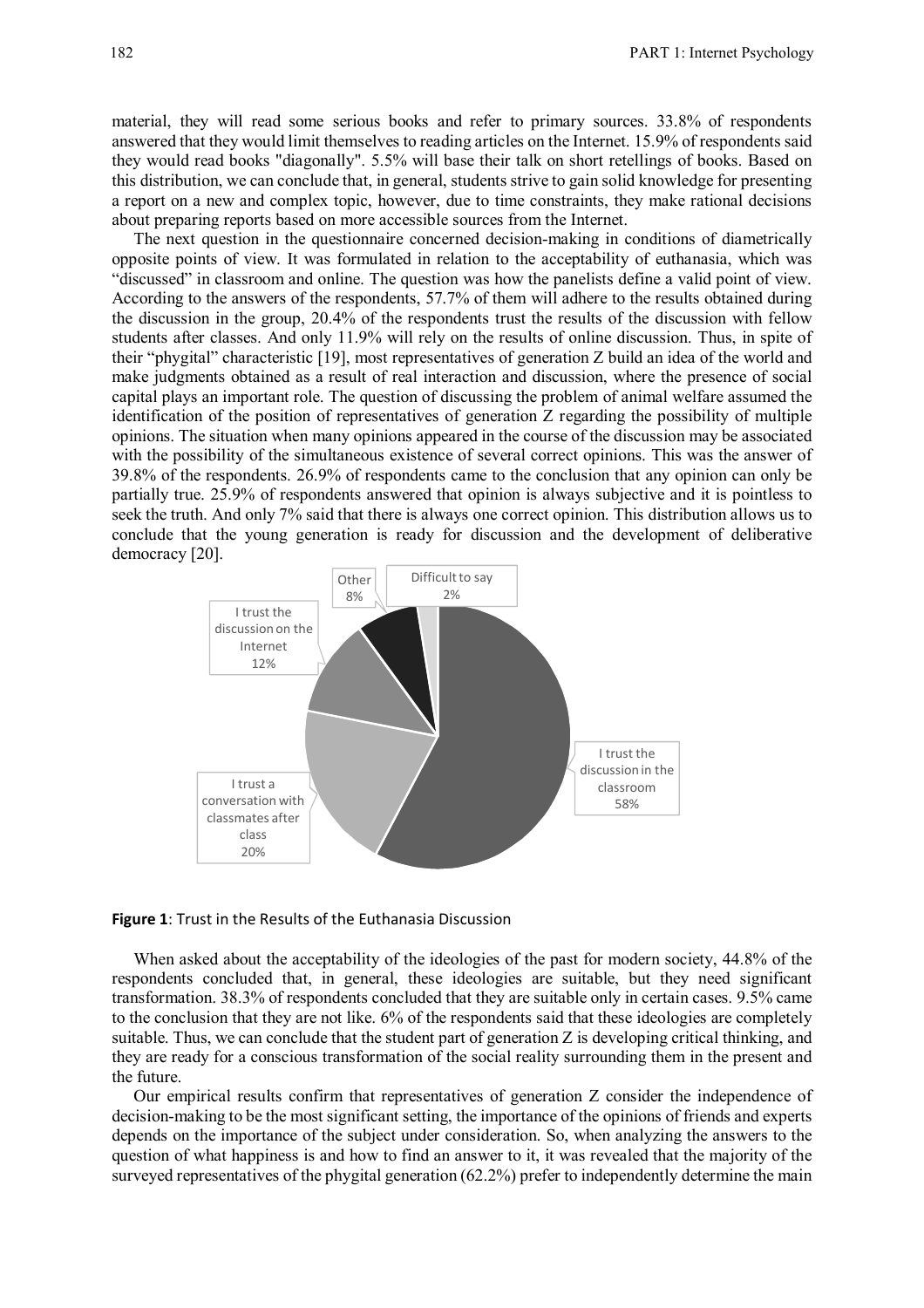content of the concept of "happiness" based on their own experience and based on their reasoning. Zoomers are not afraid to follow their dreams, their ideas about "happiness" as their ideal are formed independently, since they are free from psychological clamps, prejudices and stereotypes: they do not delegate decision-making to experts (18.9%), although there is trust in expert opinion (8.5%) and least of all (5%) are inclined to discuss with friends. Independence in decision-making is clearly traced in the answers to questions about choosing a specialty for planning a career and about the possibility of using soft drugs - the absolute majority (65.7% and 78.6%, respectively) will make a decision on their own. The complexity of their perception of expert opinion can be traced in the answers to these questions. They will listen to the opinion of experts only on drug use (15.9%), and the opinion of experts on the labor market (8.0%) will be less preferable for them than the opinion of their relatives (13.4%), which indicates the importance of the role family, its values for Generation Z, as well as distrust of experts in the labor market.



**Figure 2**: Choosing a future career

In general, this confirms the results of the empirical study of 2019-2020 that we obtained, which determined that "the predominance of individualistic attitudes (self-expression, building a career) in the profile of a typical representative of generation Z in Russia allows us to speak of the formation of" generation I "in Russia, but with Russian specifics, since the behavioral profile is not free from collectivism attitudes (mutual assistance - 24%, empathy - 13%), which ranked second and fourth in the value system of representatives of generation Z, respectively "[18, p. 109]. The answer to the question about the importance of the opinions of other participants in the interaction testifies to the independence of the younger generation, and confirms the results obtained in the 2019-2020 studies, when, according to the survey, 74% of the participants took into account the opinion of others when making a decision, but put their own opinion [18, p. 109]. And, what is important, it destroys the myth about the priority of the importance of Internet communication in their lives - according to data from 2020-2021. from 1% (with people of varying degrees of closeness) to 5% (with close friends) are ready to discuss personal problems on the Internet.

Freedom of buzzers from psychological clamps, prejudices and stereotypes, the desire to find their own special new paths, as well as a lack of inclination to take risks, make them prone to organic growth and smooth transformations. Especially important for them are the values they share, including ecology, tolerance, etc. At the same time, their trust in official information has not yet been finally formed, and in answers to the question about making a decision about getting a job in a company with opposite characteristics - on the basis of official data and the opinion of acquaintances (48.8%) or a view of the problem of a representative of their generation (35.8%), - priority opinions are practically not defined. The time has come for a new generation, which itself chooses an employer, people for whom not only and not so much a brand is important as reputation, attitude to the values shared by Generation Z.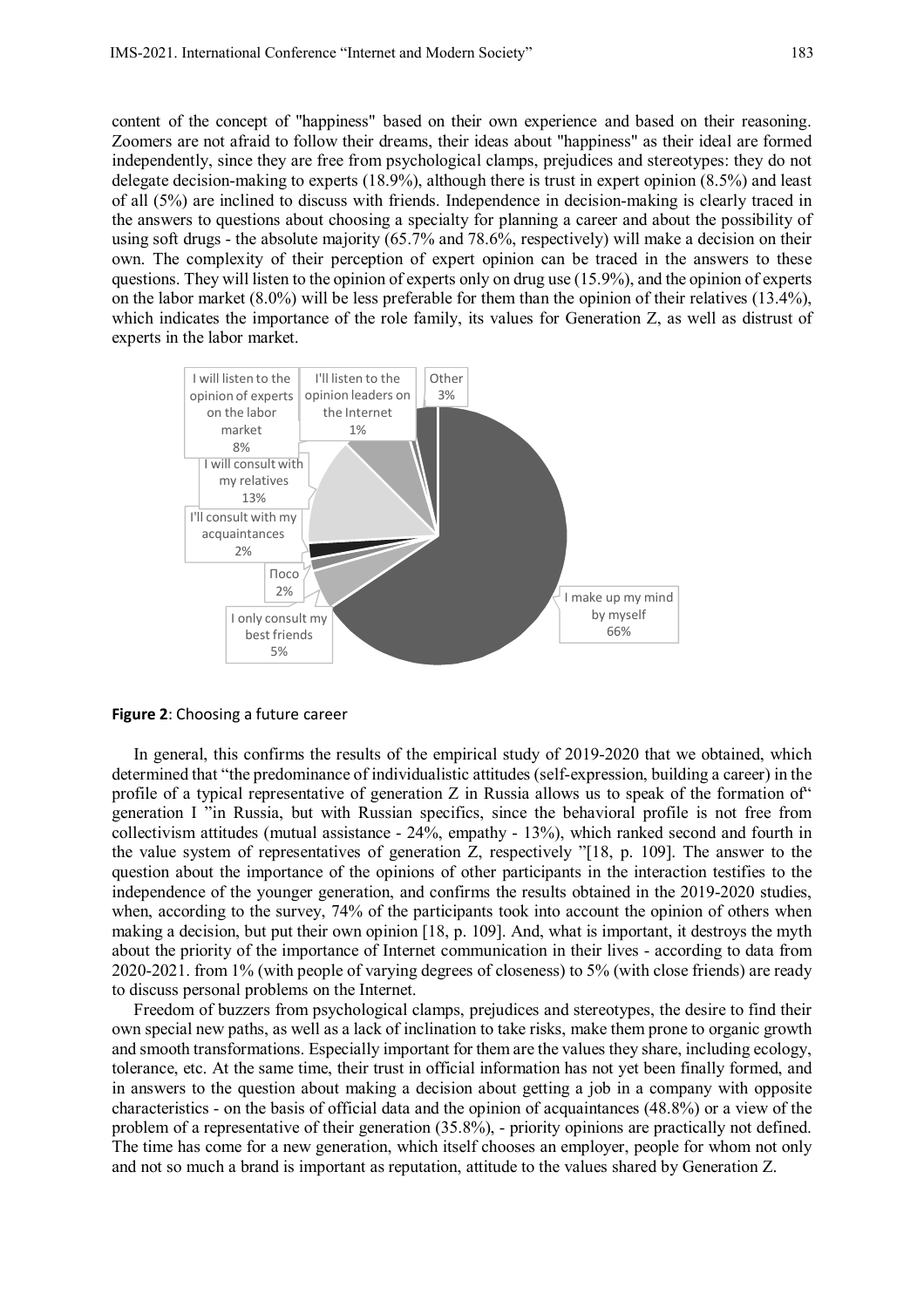Many theories of the problems of integrating buzzers into business processes are built on one of the most common myths about Gen Z. We are talking about the so-called "translation difficulties" associated with the fact that zetas have a different perception of the communication process itself due to access to unlimited communication in social networks. But the Z-generation, communicating with everyone on an equal footing and highlighting this as a value, nevertheless understand the framework and boundaries of the hierarchy, which is expressed, in particular, in relation to the use of slang outside of subcultural communication, which was shown by the data of our survey. The majority of the surveyed students (76.1%) showed an understanding of the inadmissibility of using subcultural words as a deviation in the changing conditions of interaction on the example of using slang in a conversation with a teacher. An understanding of the presence of linguistic cultural norms of interaction was shown by many students (15.9%). Since it is culture that determines the participants in communication, the choice of topics and communication strategies, the context, the way of transmitting messages, the way of encoding and decoding, etc., understanding the regulated norms and those not recommended demonstrates the involvement of Z representatives in the general cultural context and removes the question of "translation difficulties". In the collision of cultural manifestations, both verbal and nonverbal, specific features that are not recognized in intracultural communication become obvious. This confirms the system of factors A.A. Leontiev, determining the national-cultural linguistic specifics (factors associated with cultural tradition: permissions and prohibitions, stereotyped, reproducible acts of communication; etiquette characteristics of universal acts of communication, role and sociosymbolic features of communication; factors associated with the social situation and communication functions: functional sublanguages and etiquette forms; factors related to the social situation in the narrow sense; factors determined by the specifics of the language of a given community) [21].

Also of interest is the relationship to political ideology and economic policy. As the study showed, the phygital generation is not positively oriented towards these topics, their interest is rather unstable, which can be characterized not only by the preferred answer for 34.3%: "If there is a mood, then I can read about something like that", but also specific answers about interest in articles on these topics on the Internet (26.4%) and books (18.4%); In total, 19% reported varying degrees of "no interest" or, which means roughly the same, view them "diagonally". This is vividly illustrated by K. Sobchak's interview with the popular tiktoker Danya Milokhin, 19 years old, 10 million subscribers, on YouTube on December 20, 2020. The presenter asks him the question: "Why doesn't your generation go to rallies?" To which Danya replies: "I am not against them, but not for them either. I stand on the sidelines and do not want to climb, I am not interested in. I do not try to understand this and do not want to fill my brain with this unnecessary information" [22].

The study of students of St. Petersburg universities showed that extremism and radicalism are also not typical for generation Z. As noted by 64.7% of respondents, "such statements are inadmissible as much as they are inadmissible in real communication." The results of the survey confirm the conclusions of the study "Russian "Generation Z": Attitudes and Values" conducted by the Friedrich Ebert Foundation: "Political apathy is widespread. Many young people (almost 60%) are not interested at all or are very little interested in politics. At the same time, they practically do not have confidence in the national institutions of power. Only 26% trust the government, 16% trust political parties, 25% trust the State Duma. The level of confidence in the president of the country is relatively high (42%)" [23].

The study of students showed that the level of trust in close friends is high - 66.2% are ready to share personal problems, in contrast to 18.4% of those who answered that they would not discuss it with others. At the same time, only 5% of respondents will share their personal friends on the Internet. In general, the myth about the priority or parity of the virtual world in comparison with the real world is destroyed by the answers of the surveyed students - representatives of generation Z - only 5.0% will discuss the philosophical question "what is happiness" with friends on the Internet; 5.0% - personal problems; 1% will listen to opinion leaders on the Internet about choosing a career path.

The conducted empirical research reveals positive trends in the formation of the reflective habit of generation Z. The digital generation demonstrates greater independence in the development of meanings in the process of social construction of reality. In doing so, they rely on serious literary sources and expert advice if they need to form an opinion on an important issue. Virtualization changes Gen Z communication, but does not have a significant negative impact on it. Advice from "opinion leaders" on the Internet is decisive for only a small proportion of young people.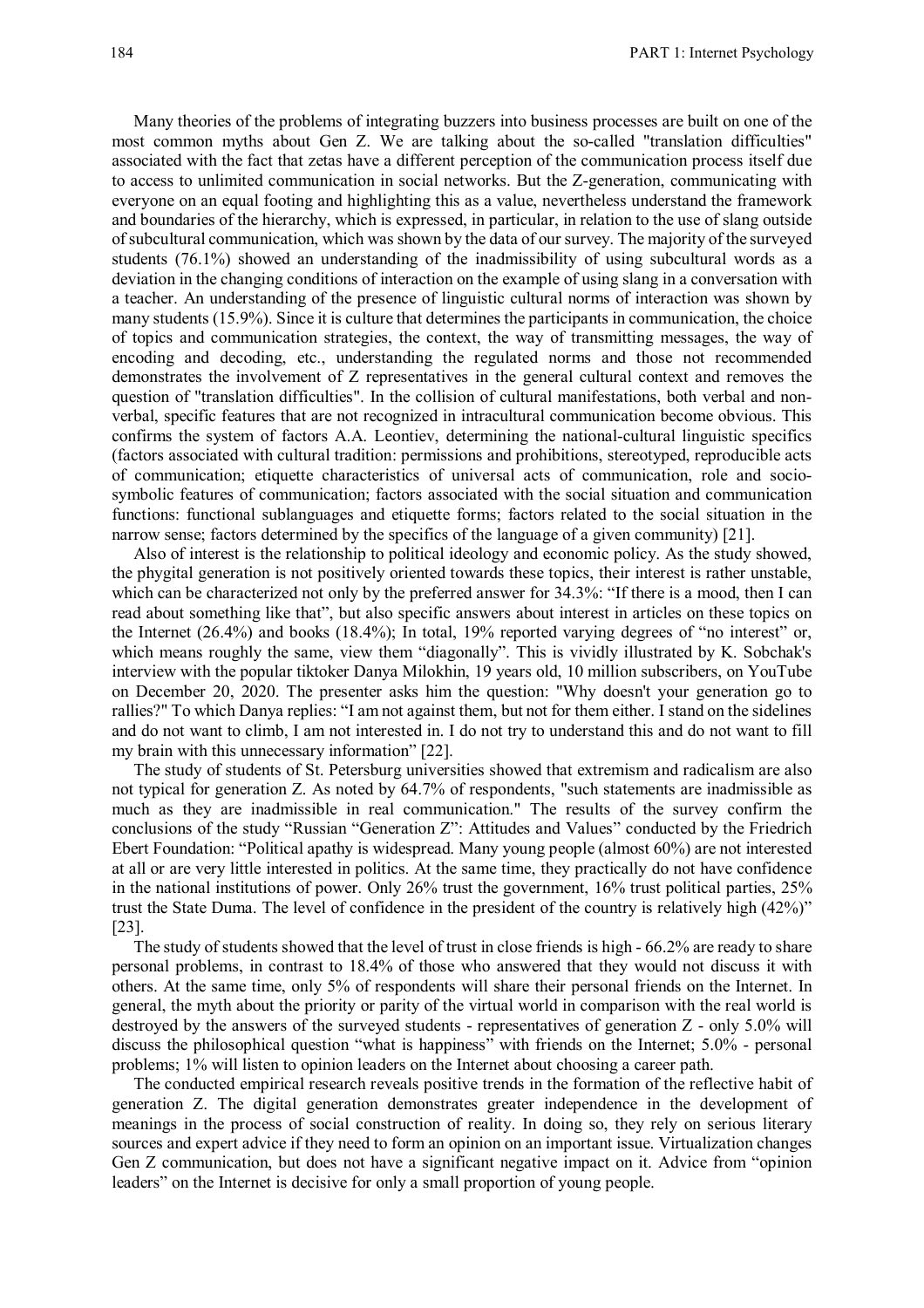#### **5. Features of the construction of social reality by generation Z**

The study of the features of the social capital of representatives of the "generation of gadgets" in the context of the increasing digitalization of social interaction was carried out on the basis of Bourdieu's theory. The main term in Bourdieu's theory that is most useful for interpreting social interaction is milleu. Since this term can be successfully used in interdisciplinary research, it has significant epistemological value for the study of the characteristics of the younger generation. The term "milleu" was used in his works by Durkheim [24, p. 233], however, Durkheim interpreted milieu from the standpoint of a systems approach, assessing the number of elements of this system and the nature of their interconnection.

From the point of view of Bourdieu, milieu is a more multifaceted term that combines both social characteristics and the characteristics of physical space [8]. According to Bourdieu, mileu consists of several types of capital. It combines traditional, financial capital with symbolic or cultural capital and social ties, which are also a kind of capital. This concept is integrative, since one type of capital allows one to interpret only a certain narrow aspect of the social characteristics of an individual. For example, if a person is very rich, but he does not have a sufficient level of education, then he will not become a full-fledged participant in communication among rich individuals. These three aspects of the social characteristics of the individual, combined by Bourdieu into a single concept of "milieu", form a certain generalizing characteristic of the individual. In the publications of European scientists, the term "milieu" is often used synonymously with the concept of lifestyle. Throughout the sociology of Bourdieu, the term "milieu" occupies a central place, also combining such terms as habit and reflexivity.

The multifaceted nature of the term "milieu" makes it a suitable tool for studying the characteristics of a generation of gadgets, since this generation lives in conditions of both virtual and traditional social interaction. From the point of view of Generation Z, there is no dichotomy of "real" and "virtual", these two spheres form a single communicative space. At the same time, in order to study real-virtual social interaction, it is necessary to have some point of contact between these communication spaces, and in Bourdieu's sociology, such a point is habitus, which is understood as "systems of stable, interchangeable dispositions, structured structures predisposed to function as structuring structures, that is, as principles that generate and organize practices and representations" [25, p. 153].

One of the main features of habitus is the purposeful nature of its formation. Living in society, the individual intentionally acquires certain objective and subjective characteristics. For the generation of gadgets, digital characteristics, the image of an individual in virtual space, become the most important characteristics of habit.

Another reason why the concept of "mile" is successful for studying the features of interaction between representatives of the generation of gadgets in a virtual environment is the increasing role of cultural differentiation.

If in traditional social interaction vertical characteristics play a decisive role, that is, an individual's belonging to a certain class and stratum, his place in the hierarchical structure of inequality, then in conditions of virtual interaction, the vertical characteristics of an individual are not obvious. In the context of digital interaction, a representative of generation Z can mislead interlocutors, present himself as a richer and more status member of society. In these conditions, the horizontal characteristics of the individual begin to play a much greater role, that is, his certain cultural characteristics are not associated with inequality.

Bourdieu's sociological legacy contains the concept of social fields, which may also be useful for studying Generation Z in the context of digital interaction. Under the social field, Bourdieu understood a certain area of social reality, which is characterized by the predominance of a certain type of social capital. So in the conditions of the political social field, social ties will prevail, while in the academic field, the symbolic type of capital will become the predominant type - knowledge [26]. In relation to each other, social fields can be relatively independent since the participants in each field have specific goals and interests. When studying any social processes or interactions, it is important to understand in which social roles they occur.

Representatives of certain groups or social classes will interact in a special way in different social fields. The difference between the virtual space lies in the fact that it forms, as it were, a single social field in which the differences between representatives of certain classes decrease. For this reason, the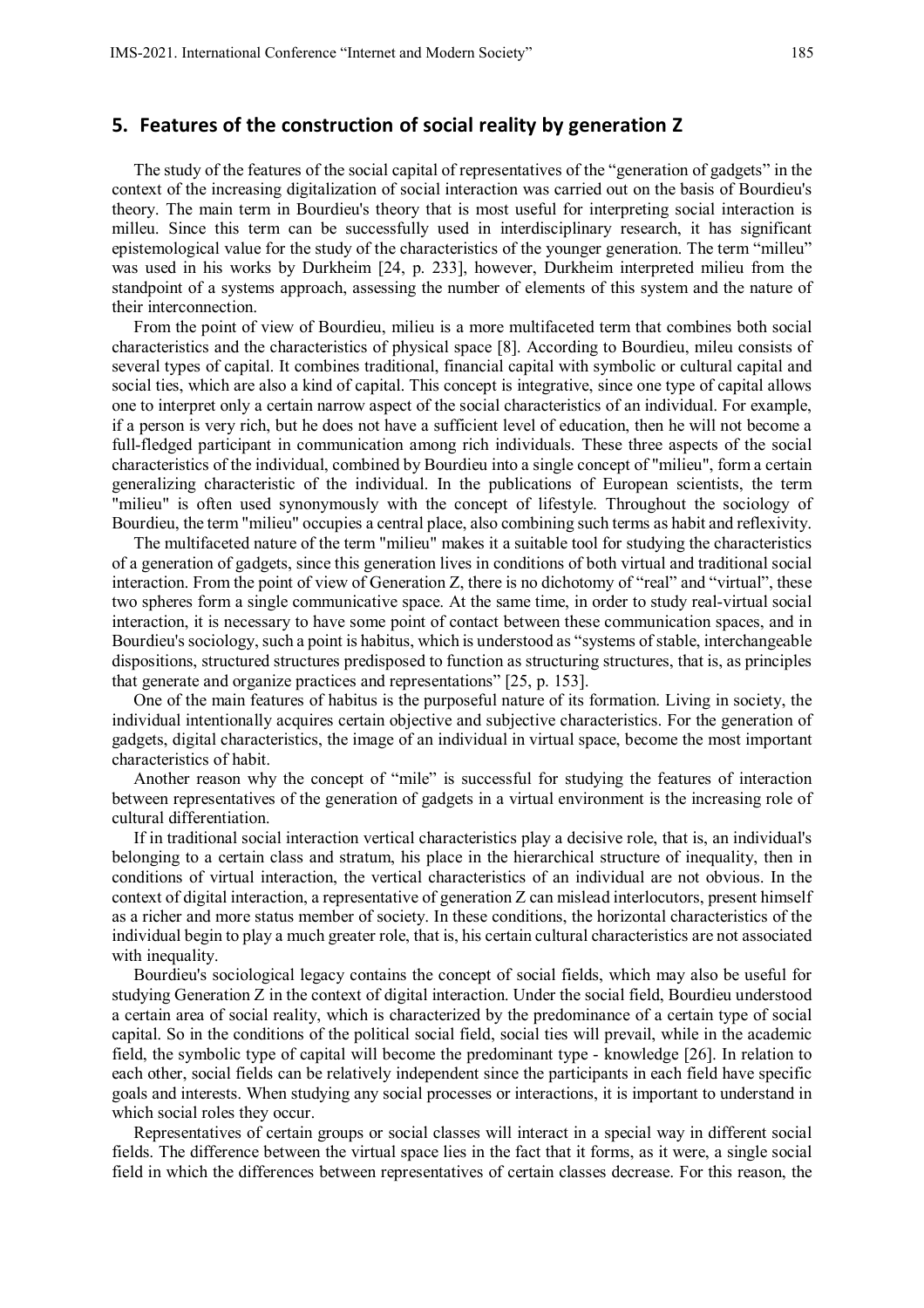most important aspect of the milieu in the virtual space is the cultural capital of the individual. Since we are witnessing an increasing digitalization of social interaction in all spheres of social life, it is logical to assume that cultural capital, as part of the milieu, will play an increasingly important role in the life of every individual. For representatives of the generation of gadgets, this circumstance opens up great prospects. Although they do not have significant financial capital or high social status.

### **6. Discussion, conclusion, perspectives**

The research results give a very clear picture of the construction of social reality by representatives of generation Z. The data obtained in the course of the study represent the image of the "zoomer" as a "good citizen", inclined to independence in decision-making, rational-critical discussion and gaining knowledge. The knowledge, abilities, skills and perceptions acquired by "digital natives" as a result of interaction with physical reality turn out to be more significant than the same competencies, but acquired in the virtual world. Gen Z representatives generally do not support extremist ideas, and the authority of teachers and educators is practically unshakable.

On the other hand, the research results reveal a number of social disfunctions of representatives of generation Z, in particular, the lack of self-criticism. The respondents show a readiness to criticize others, information from the Internet, the actions of authorities and economic agents, but, apparently, do not criticize themselves and their own opinions, their position, their actions. This probably speaks of a general trend associated with the humanization of public relations and greater concern for the protection of human and civil rights and freedoms, but it also speaks of the prevailing model of perception of social reality that corresponds to a certain generally accepted standard. The survey focused mainly on students, who probably consider studying at a university as a necessary and important process in the formation of a personality, so important that it is not questioned. This may also be related to the age of students, which largely depends on the opinions of parents and teachers. But this is largely due to digitalization - the possibility of self-expression through social networks. Self-PR excludes selfcriticism.

An uncritical attitude towards self-promotion means opens up almost unlimited trust in "smart" devices and platforms. "Digital natives" deserve such a name, since the fusion of oneself with the technical world gives rise to a curious phenomenon – a phygital or, more precisely, psychotechnical reality, a view of society and the world around us through the prism of an information bubble that surrounds a person. These are full-fledged socio-technical systems in which natural and artificial intelligences mutually enrich each other.

It is difficult to answer the question of how such a situation will affect the quantity and quality of various types of capital, if we follow the ideas of P. Bourdieu. While social capital flows from the physical to the virtual world, civil and cultural capital can increase. Individualization and atomization can foster an increased focus on civic engagement and creativity. An increase in the level of education can also lead to participation in cultural production and reproduction, which affects the level of cultural capital only positively.

Also, at the moment, there is no definite answer to the nature of the mutual influence of the involvement of representatives of generation Z in the virtual world on innovative activity. On the one hand, the growing volumes of information used by "buzzers" should create a positive dynamic of creative capital. However, on the other - and probably more important - side, the choice of the information consumed, the quality of the content is of fundamental importance, and here, most likely, the fundamental influence of the Internet on creativity will not be found.

Summing up the research, it should be noted that the topic of social capital of generation Z is far from being completed and developed. A more detailed and detailed study of the social capital of generation Z is the scientific task of the team of authors in the near future.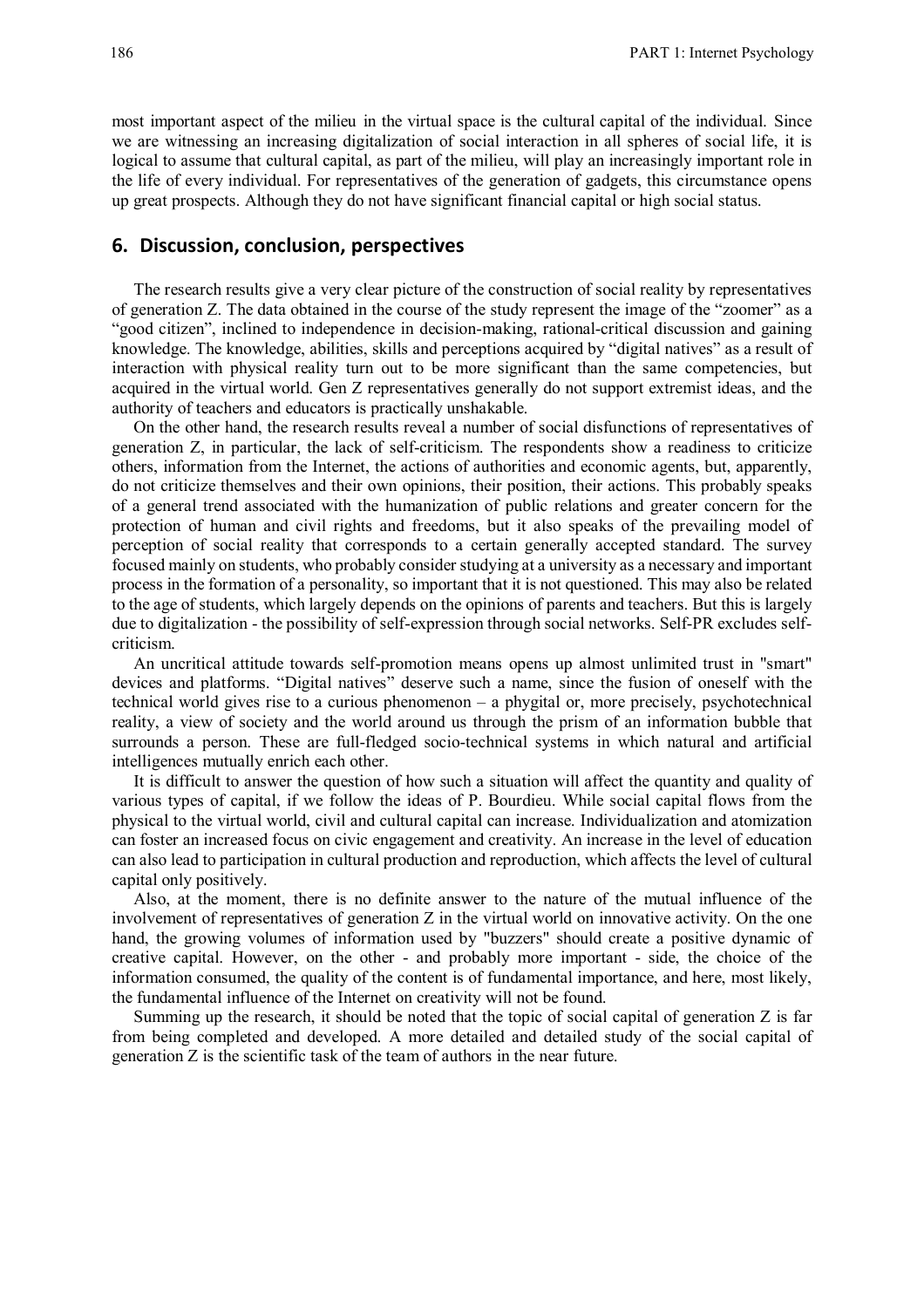# **7. Acknowledgements**

The study was conducted under support the "Center for Sociological and Internet Research at SPBU Science Park" resource center (the project No. 106-14771). This work was financially supported by the Russian Scientific Foundation, grant No. 19-18-00210 "Political ontology of digitalization: a study of the institutional foundations of digital formats of state governance".

### **8. References**

- [1] Population of Russia by sex and age: statistics, distribution. URL: http://www.statdata.ru/nasel\_pol\_vozr.
- [2] In Russia, single mothers account for a third of families with children. URL: https://www.rbc.ru/rbcfreenews/5899c3949a7947cd04125cc5.
- [3] Interpersonal trust. Do I need to trust people? Is it possible to regain lost trust? URL: https://fom.ru/TSennosti/14215.
- [4] K. Trinko, Gen Z is the loneliest generation, and it's not just because of social media // USA TODAY. URL: https://www.usatoday.com/story/opinion/2018/05/03/gen-z-loneliest-generationsocial-media-personal-interactions-column/574701002/
- [5] Social capital project "What we do together". Prepared by the Vice Chairman's staff of the Joint Economic Committee at the request of Senator Mike Lee. SCP Report, No. 1-17. URL: https://www.lee.senate.gov/public/\_cache/files/b5f224ce-98f7-40f6-a814-8602696714d8/whatwe-do-together.pdf.
- [6] D. Hessekiel, Engaging Gen Z In Your Social Impact Efforts // Forbes. 2018. URL: https://www.forbes.com/sites/davidhessekiel/2018/06/26/engaging-gen-z-in-your-social-impactefforts/?sh=e57924649953.
- [7] A. Bagnasco, Trust and Social Capital in: Kate Nash, Alan Scott (eds.) The Blackwell Companion to Political Sociology. Oxford: Blackwell Publishing, 2004, pp. 230-239.
- [8] P. Bourdieu, Distinction: A social critique of the judgment of taste. Harvard University Press, 1984, 613 p.
- [9] P. Bourdieu, The forms of capital in: J. Richardson (ed.) Handbook of Theory and Research for the Sociology of Education, Greenwood, New York, 1986, pp. 241-258.
- [10] P. Sweetman, Twenty-First Century Dis-ease? Habitual Reflexivity or the Reflexive Habitus, The Sociological Review, 2003, 5 (4), pp. 528–49.
- [11] M.M. Sokolov, M.A. Safonova, G.A. Chernetskaya, Cultural capital, space of tastes and status boundaries among Russian students. World of Russia, Sociology. Ethnology, 2017, 26 (1), pp. 152-179.
- [12] N.V. Bolshakov, Measuring cultural capital: from theory to practice. Monitoring public opinion: economic and social changes, 2013, 118 (6), pp. 3-12.
- [13] D.Yu. Bychenko, Systemic indicators of human potential development, Bulletin of the Saratov State Social and Economic University, 2012, 40 (1), pp. 176-180.
- [14] P. Bourdieu, J.C. Passeron, Reproduction in education, society and culture. London; Beverly Hills: Sage Publications, 1977, 254 p.
- [15] P. Bourdieu P., L.D. Wacquant An Invitation to Reflexive Sociology. University of Chicago Press, 1992, 348 p.
- [16] R. Putnam, Bowling Alone: The Collapse and Revival of American Community. Simon & Schuster, New York, 2000, 541 p.
- [17] R. Putnam, For Democracy to Work. Civil Traditions in Modern Italy, Ad Marginem, Moscow, 1996, 288 p.
- [18] I.I. Tolstikova, O.A. Ignatieva, K.S. Kondratenko, A.V. Pletnev, Digital behavior and personality characteristics of generation Z in the context of global digitalization. Information society: education, science, culture and technologies of the future, 2020, 4, pp. 103-115.
- [19] R.I. Mamina, I.I. Tolstikova, Phygital generation in conditions of free global communication. International Journal of Open Information Technologies, 2020, 8, 1, pp. 34-41.